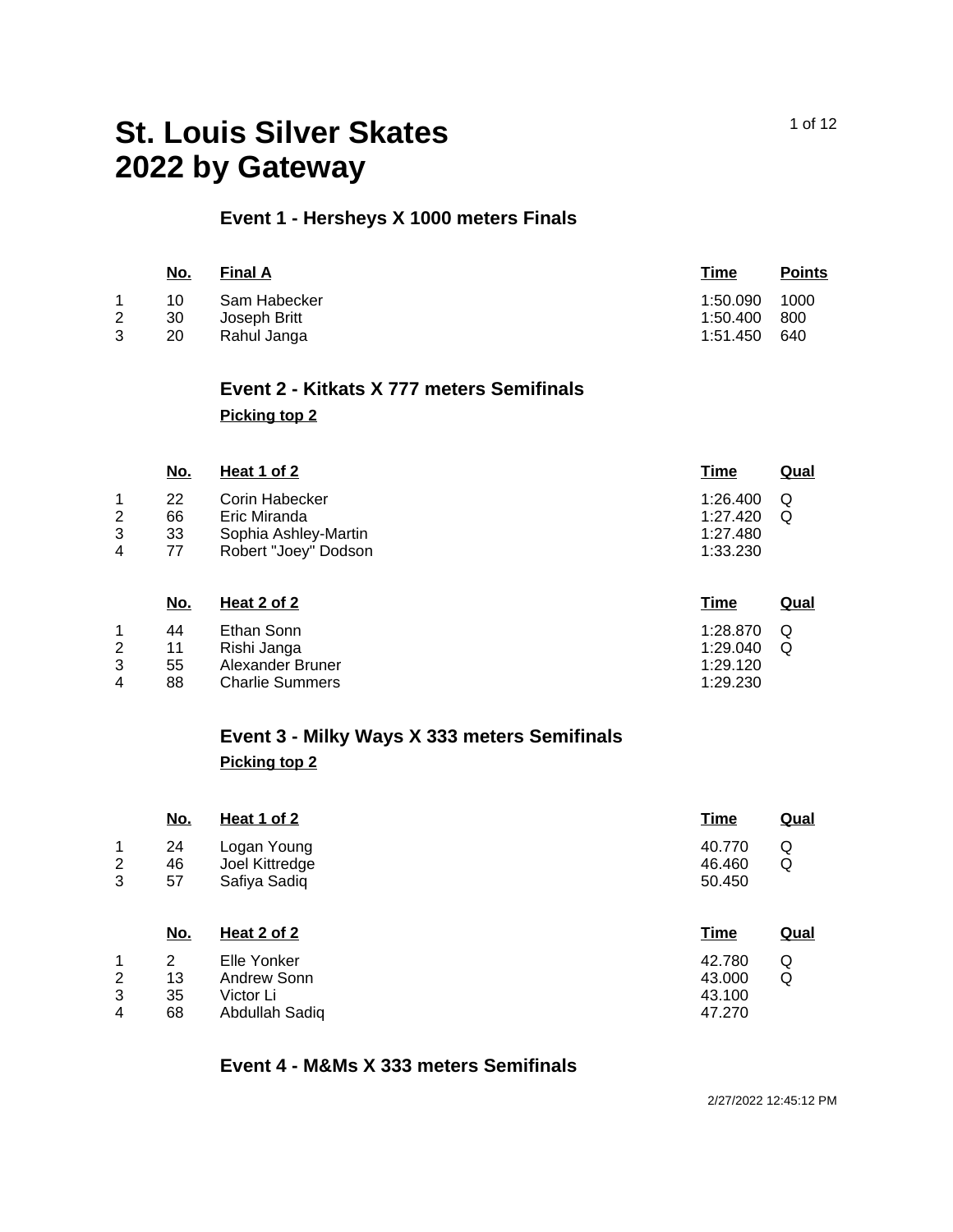#### **Picking top 2**

|             | <u>No.</u>     | Heat 1 of 2                                                 | <u>Time</u>                  | <u>Qual</u> |
|-------------|----------------|-------------------------------------------------------------|------------------------------|-------------|
| 1<br>2<br>3 | 25<br>36<br>69 | Carlie Miranda<br><b>Caroline Hensley</b><br>Levi Chiapello | 49.620<br>53.020<br>1:00.560 | Q<br>Q      |
|             | <u>No.</u>     | Heat 2 of 2                                                 | <u>Time</u>                  | Qual        |

|   |    | <b>Emily Gingerich</b> | 44.740 |  |
|---|----|------------------------|--------|--|
|   | 14 | Elliot Dodson Dodson   | 50.090 |  |
|   | 58 | Joev Sample            | 53.450 |  |
| 4 | 47 | Danielle Summers       | 57.350 |  |

#### **Event 5 - Skittles X 170 meters Finals**

|                | No. | <b>Final A</b>   | Time   | <b>Points</b> |
|----------------|-----|------------------|--------|---------------|
|                |     | Carter Hausman   | 30.120 | 1000          |
| $\overline{2}$ | 26  | Graham Shapiro   | 31.060 | 800           |
| 3              | 37  | <b>RJ</b> Martin | 34.200 | 640           |
| 4              | 15  | Stella Shapiro   | 35,080 | 512           |

# **Event 6 - Sweet Tarts X 170 meters Finals**

|                | <u>No.</u> | <b>Final A</b>   | Time   | <b>Points</b> |
|----------------|------------|------------------|--------|---------------|
|                | 5          | Naavya Dwivedi   | 30.370 | 1000          |
| $\overline{2}$ | 27         | Faith Krassinger | 38.090 | 800           |
| 3              | 16         | Sawyer Nemeth    | 40.450 | 640           |
| 4              | 38         | Rishaan Dwivedi  | 43.630 | 512           |
| 5              | 52         | James Metoxen    | 48.010 | 410           |
| 6              | 49         | Aubrey Hausman   | 48.920 | 328           |

### **Event 7 - Snickers X 333 meters Finals**

|   | <u>No.</u> | Final A              | Time     | <b>Points</b> |
|---|------------|----------------------|----------|---------------|
|   | 102        | <b>Phil Habecker</b> | 59.620   | 1000          |
| 2 | 99         | Zubin Chandran       | 1:07.840 | 800           |
| 3 | 100        | Grace Waitman        | 1:16.350 | 640           |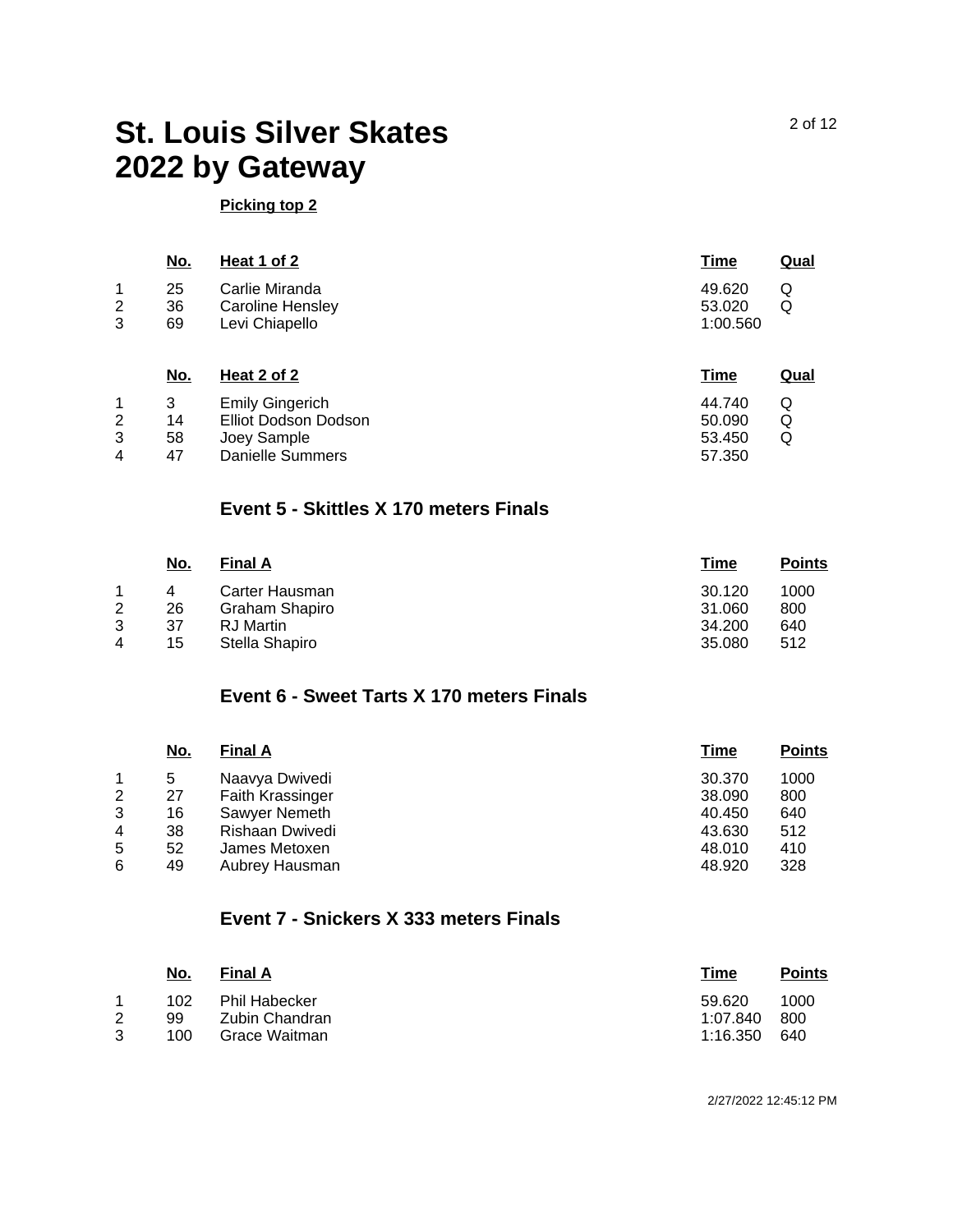#### **Event 8 - Hersheys X 1000 meters Finals**

|              | <u>No.</u> | <b>Final A</b> | Time          | <b>Points</b> |
|--------------|------------|----------------|---------------|---------------|
|              | 10         | Sam Habecker   | 1:46.710 1000 |               |
| $\mathbf{2}$ | 20         | Rahul Janga    | 1:54.270      | - 800         |
| 3            | 30         | Joseph Britt   | 2:08.820      | 640           |

#### **Event 9 - Kitkats X 777 meters Finals**

|                | <u>No.</u> | <b>Final A</b> | <b>Time</b> | <b>Points</b> |
|----------------|------------|----------------|-------------|---------------|
|                | 22         | Corin Habecker | 1:25.420    | 1000          |
| $\overline{2}$ | 11         | Rishi Janga    | 1:26.820    | 800           |
| 3              | 44         | Ethan Sonn     | 1:26.840    | 640           |
| 4              | 66         | Eric Miranda   | 1:27.200    | 512           |
|                |            |                |             |               |

|   | No. | <b>Final B</b>         | Time     | <b>Points</b> |
|---|-----|------------------------|----------|---------------|
| 5 | 33  | Sophia Ashley-Martin   | 1:27.840 | - 410         |
| 6 | 55  | Alexander Bruner       | 1:28.210 | - 328         |
|   | 88  | <b>Charlie Summers</b> | 1:28.290 | -262          |
| 8 | 77  | Robert "Joey" Dodson   | 1:30.980 | 210           |

# **Event 10 - Milky Ways X 333 meters Finals**

|   | <u>No.</u>     | <b>Final A</b> | <b>Time</b> | <b>Points</b> |
|---|----------------|----------------|-------------|---------------|
| 1 | 24             | Logan Young    | 40.460      | 1000          |
| 2 | $\overline{2}$ | Elle Yonker    | 42.020      | 800           |
| 3 | 13             | Andrew Sonn    | 42.160      | 640           |
| 4 | 46             | Joel Kittredge | 44.920      | 512           |
|   | <u>No.</u>     | <b>Final B</b> | <b>Time</b> | <b>Points</b> |
| 5 | 35             | Victor Li      | 45.700      | 410           |
| 6 | 68             | Abdullah Sadiq | 47.120      | 328           |
| 7 | 57             | Safiya Sadiq   | 50.320      | 262           |

#### **Event 11 - M&Ms X 333 meters Finals**

| <u> The Communication of the Communication of the Communication of the Communication of the Communication of the Communication of the Communication of the Communication of the Communication of the Communication of the Commun</u> | No. Final A |  | <u> The Communication of the Communication of the Communication of the Communication of the Communication of the Communication of the Communication of the Communication of the Communication of the Communication of the Commun</u> | Time Points |
|--------------------------------------------------------------------------------------------------------------------------------------------------------------------------------------------------------------------------------------|-------------|--|--------------------------------------------------------------------------------------------------------------------------------------------------------------------------------------------------------------------------------------|-------------|
|                                                                                                                                                                                                                                      |             |  |                                                                                                                                                                                                                                      |             |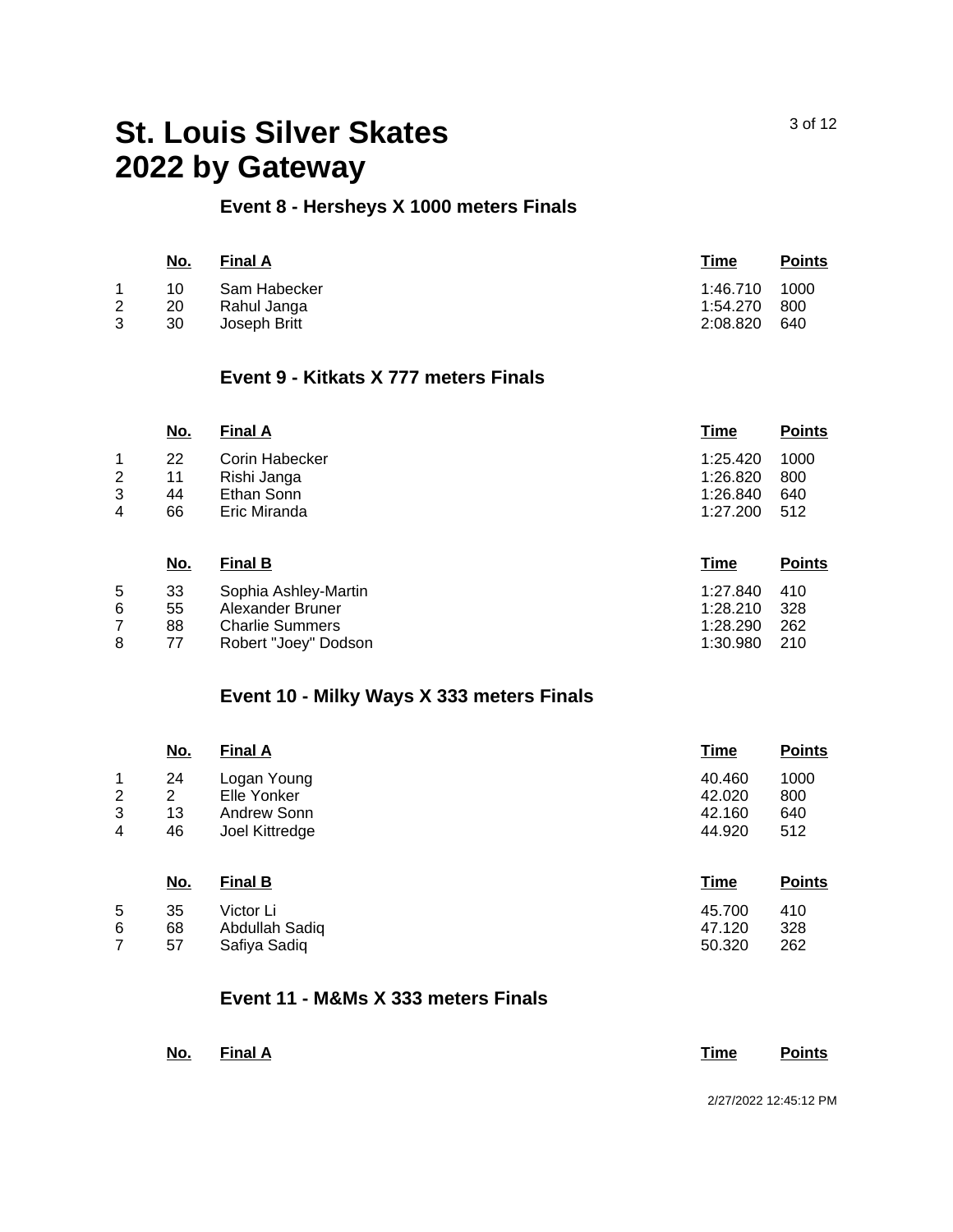|   |    | <b>Emily Gingerich</b> | 44.840 | 1000 |
|---|----|------------------------|--------|------|
| 2 | 14 | Elliot Dodson Dodson   | 49.420 | 800  |
| 3 | 25 | Carlie Miranda         | 49.590 | 640  |
| 4 | 36 | Caroline Hensley       | 50.770 | 512  |
| 5 | 58 | Joey Sample            | 53.210 | 410  |
|   |    |                        |        |      |
|   |    |                        |        |      |

|   | <u>No.</u> | <b>Final B</b>   | <u>Time</u> | <b>Points</b> |
|---|------------|------------------|-------------|---------------|
| 6 | 69         | Levi Chiapello   | 54.650      | -328          |
|   | 47         | Danielle Summers | 55.080      | 262           |

#### **Event 12 - Skittles X 85 meters Finals**

| <u>No.</u> | <b>Final A</b> | Time   | <b>Points</b> |
|------------|----------------|--------|---------------|
| 4          | Carter Hausman | 15.710 | 1000          |
| 26         | Graham Shapiro | 16.020 | 800           |
| 15         | Stella Shapiro | 16.290 | 640           |
| 37         | RJ Martin      | 19.590 | 512           |
|            |                |        |               |

# **Event 13 - Sweet Tarts X 85 meters Finals**

|   | <u>No.</u> | <b>Final A</b>   | <b>Time</b> | <b>Points</b> |
|---|------------|------------------|-------------|---------------|
|   | 5          | Naavya Dwivedi   | 16.650      | 1000          |
| 2 | 27         | Faith Krassinger | 20.560      | 800           |
| 3 | 16         | Sawyer Nemeth    | 23.510      | 640           |
| 4 | 52         | James Metoxen    | 24.320      | 512           |
| 5 | 49         | Aubrey Hausman   | 25.400      | 410           |
| 6 | 38         | Rishaan Dwivedi  | 25.580      | 328           |

# **Event 14 - Snickers X 222 meters Finals**

|   | <u>No.</u> | <b>Final A</b>       | Time   | <b>Points</b> |
|---|------------|----------------------|--------|---------------|
|   | 102        | <b>Phil Habecker</b> | 38.620 | 1000          |
|   | 99         | Zubin Chandran       | 44.400 | 800           |
| 3 | 100        | Grace Waitman        | 53.730 | 640           |
|   |            |                      |        |               |

# **Event 15 - Hersheys X 500 meters Finals**

| <u>No.</u> | <u>Final A</u> |  |  | Time | <b>Points</b>         |
|------------|----------------|--|--|------|-----------------------|
|            |                |  |  |      | 2/27/2022 12:45:12 PM |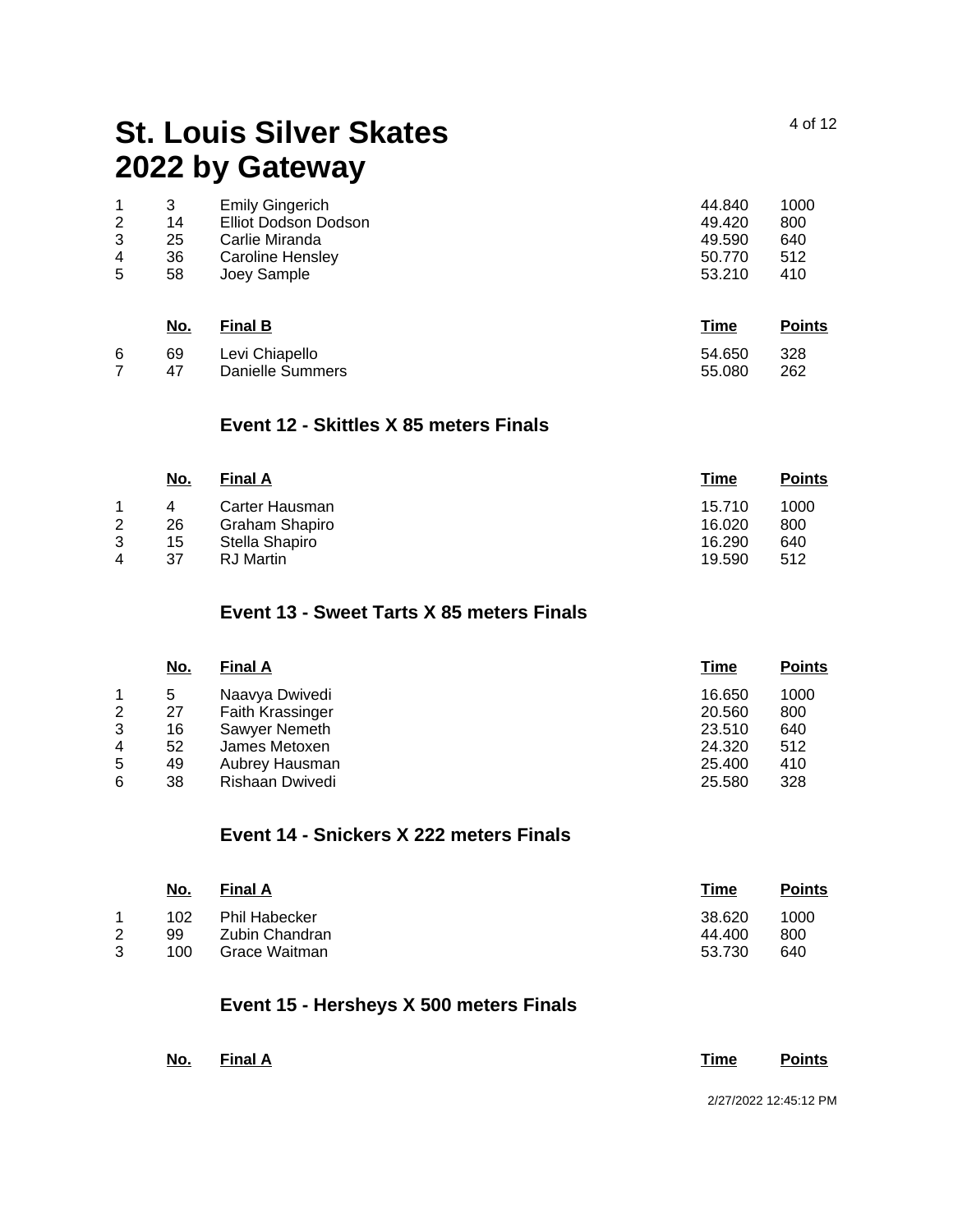|              |      | 10 Sam Habecker | 48.730 | 1000  |
|--------------|------|-----------------|--------|-------|
| $\mathbf{2}$ |      | 30 Joseph Britt | 51.000 | - 800 |
|              | 20 I | Rahul Janga     | 51.410 | -640  |

### **Event 16 - Kitkats X 500 meters Semifinals**

**Picking top 2**

|   | <u>No.</u> | Heat 1 of 2          | <u>Time</u> | <u>Qual</u> |
|---|------------|----------------------|-------------|-------------|
|   | 22         | Corin Habecker       | 53.970      | Q           |
| 2 | 33         | Sophia Ashley-Martin | 54.810      | Q           |
| 3 | 77         | Robert "Joey" Dodson | 55.880      |             |
| 4 | 66         | Eric Miranda         | 56.830      |             |
|   |            |                      |             |             |

|   | No. | Heat 2 of 2            | <u>Time</u> | Qual |
|---|-----|------------------------|-------------|------|
|   | 55  | Alexander Bruner       | 56.120      | Ő    |
| 2 | 44  | Ethan Sonn             | 56.210      |      |
| 3 | 11  | Rishi Janga            | 56.320      |      |
| 4 | 88  | <b>Charlie Summers</b> | 56.460      |      |

# **Event 17 - Milky Ways X 500 meters Semifinals Picking top 2**

|   | <u>No.</u> | Heat 1 of 2    | <b>Time</b> | <b>Qual</b> |
|---|------------|----------------|-------------|-------------|
| 1 | 2          | Elle Yonker    | 1:02.090    | Q           |
| 2 | 13         | Andrew Sonn    | 1:02.290    | Q           |
| 3 | 68         | Abdullah Sadiq | 1:10.200    |             |
| 4 | 57         | Safiya Sadiq   | 1:13.330    |             |
|   | <u>No.</u> | Heat 2 of 2    | <b>Time</b> | Qual        |
| 1 | 24         | Logan Young    | 1:02.800    | Q           |

|            |     | Luyan Tuuny    | <b>WWW.POOLS</b> |  |
|------------|-----|----------------|------------------|--|
|            | -46 | Joel Kittredge | 1:07.200 Q       |  |
| <b>PEN</b> | 35  | Victor Li      | 1:09.070         |  |

# **Event 18 - M&Ms X 500 meters Semifinals Picking top 2**

| No. | Heat 1 of 2 | Time | Qual |
|-----|-------------|------|------|
|     |             |      |      |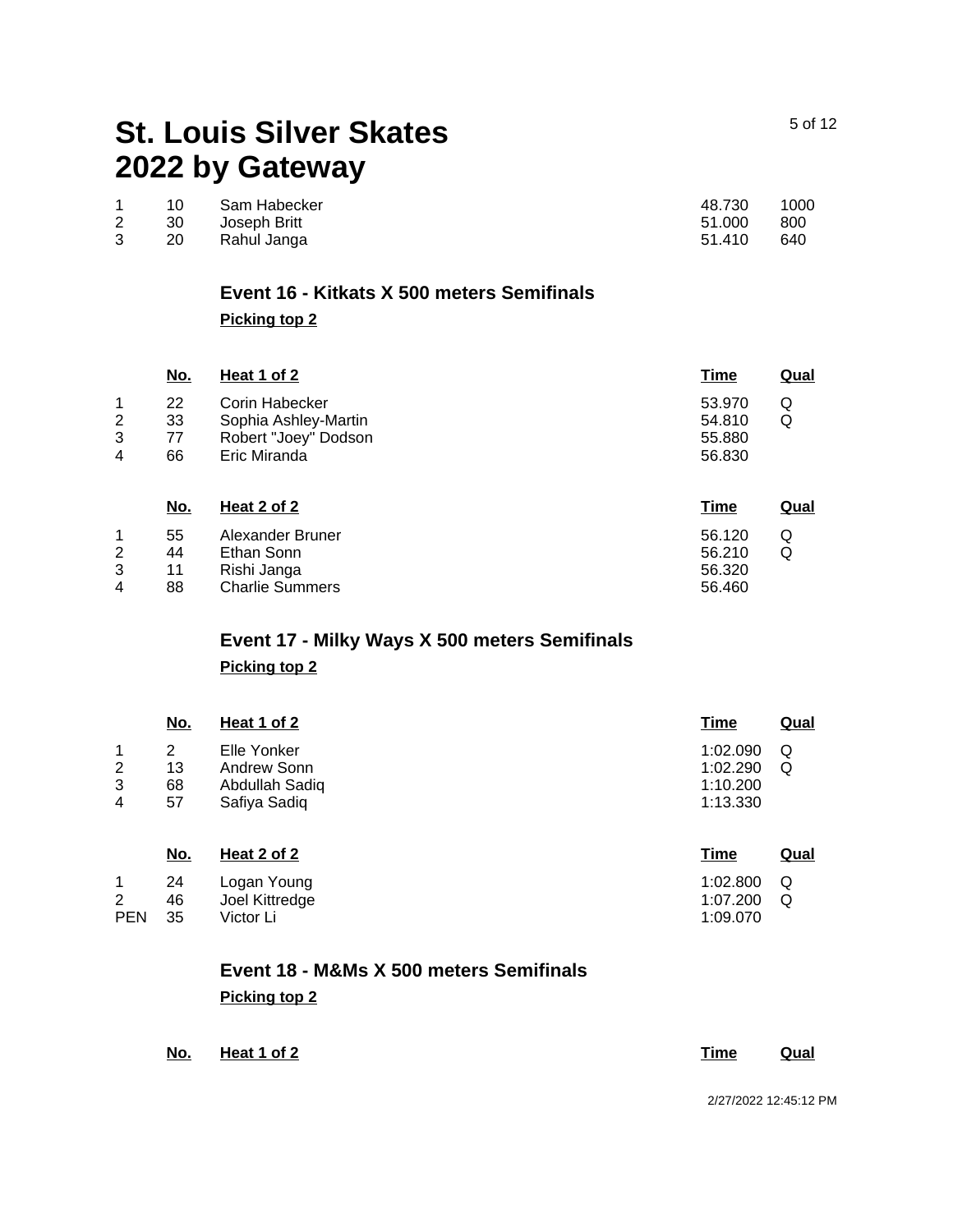|   | 14 | Elliot Dodson Dodson | 1:17.120 $Q$ |  |
|---|----|----------------------|--------------|--|
|   | 25 | Carlie Miranda       | $1:17.290$ Q |  |
|   | 47 | Danielle Summers     | 1:19.460     |  |
| 4 | 69 | Levi Chiapello       | 1:36.610     |  |
|   |    |                      |              |  |

|   | No. | Heat 2 of 2            | <b>Time</b>  | Qual |
|---|-----|------------------------|--------------|------|
|   |     | <b>Emily Gingerich</b> | 1:07.630 $Q$ |      |
| 2 | 58  | Joev Sample            | $1:18.180$ Q |      |
| 3 | 36  | Caroline Hensley       | 1:18.590     |      |

#### **Event 19 - Skittles X 255 meters Finals**

| <u>No.</u> | <b>Final A</b> | Time   | <b>Points</b> |
|------------|----------------|--------|---------------|
| 15         | Stella Shapiro | 44.020 | 1000          |
|            | Carter Hausman | 46.020 | 800           |
| 26         | Graham Shapiro | 46.760 | 640           |
| 37         | RJ Martin      | 57.570 | 512           |
|            |                |        |               |

# **Event 20 - Sweet Tarts X 255 meters Finals**

|   | <u>No.</u> | <b>Final A</b>   | <b>Time</b> | <b>Points</b> |
|---|------------|------------------|-------------|---------------|
|   | 5          | Naavya Dwivedi   | 48.090      | 1000          |
| 2 | 38         | Rishaan Dwivedi  | 56.420      | 800           |
| 3 | 16         | Sawyer Nemeth    | 58.130      | 640           |
| 4 | 27         | Faith Krassinger | 1:02.890    | 512           |
| 5 | 52         | James Metoxen    | 1:10.510    | 410           |
| 6 | 49         | Aubrey Hausman   | 1:13.000    | 328           |

# **Event 21 - Snickers X 500 meters Finals**

| <u>No.</u> | <b>Final A</b> | Time     | <b>Points</b> |
|------------|----------------|----------|---------------|
| 102        | Phil Habecker  | 1:26.910 | 1000          |
| 99         | Zubin Chandran | 1:42.290 | -800          |
| 100        | Grace Waitman  | 2:06.260 | 640           |
|            |                |          |               |

### **Event 22 - Hersheys X 500 meters Finals**

| <u>No. Final A</u> | Time | <b>Points</b>         |
|--------------------|------|-----------------------|
|                    |      | 2/27/2022 12:45:12 PM |

6 of 12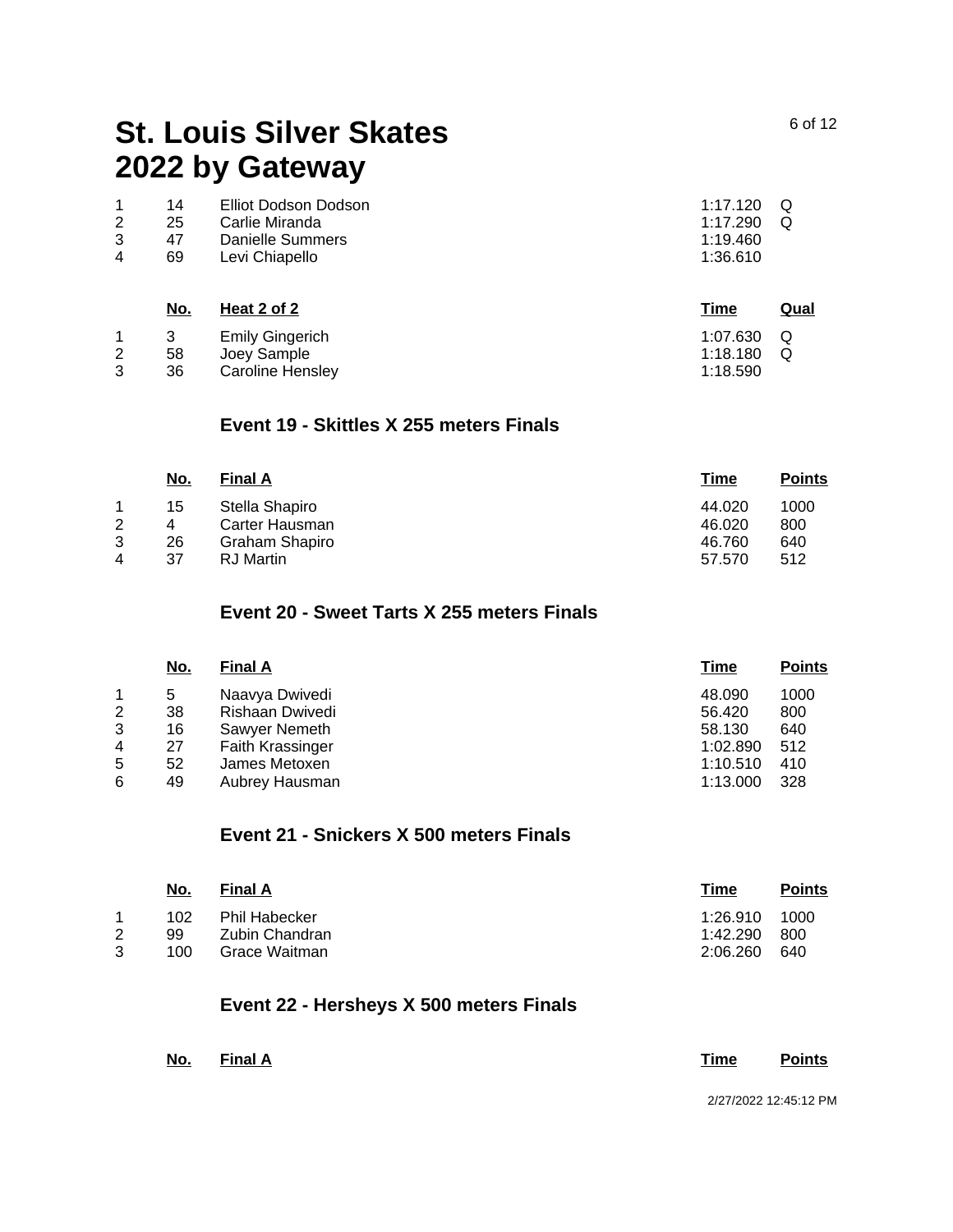|             | 10  | Sam Habecker    | 48.790 | 1000 |
|-------------|-----|-----------------|--------|------|
| $2^{\circ}$ | -20 | Rahul Janga     | 50.520 | -800 |
| 3           |     | 30 Joseph Britt | 50.700 | 640  |

### **Event 23 - Kitkats X 500 meters Finals**

|                | <u>No.</u> | <b>Final A</b>       | <u>Time</u> | <b>Points</b> |
|----------------|------------|----------------------|-------------|---------------|
|                | 22         | Corin Habecker       | 53.970      | 1000          |
| $\overline{2}$ | 33         | Sophia Ashley-Martin | 55.520      | 800           |
| 3              | 44         | Ethan Sonn           | 55,970      | 640           |
| <b>PEN</b>     | 55         | Alexander Bruner     | ۰           | 512           |

| <u>No.</u> | <b>Final B</b>         | Time   | <b>Points</b> |
|------------|------------------------|--------|---------------|
| 11         | Rishi Janga            | 56.180 | 410           |
| 77         | Robert "Joey" Dodson   | 56.400 | 328           |
| 66         | Eric Miranda           | 56.430 | 262           |
| 88         | <b>Charlie Summers</b> | 56.790 | 210           |
|            |                        |        |               |

# **Event 24 - Milky Ways X 500 meters Finals**

|   | <u>No.</u> | <b>Final A</b> | Time     | <b>Points</b> |
|---|------------|----------------|----------|---------------|
|   | 24         | Logan Young    | 1:00.620 | 1000          |
| 2 | 2          | Elle Yonker    | 1:02.450 | 800           |
| 3 | 13         | Andrew Sonn    | 1:02.540 | 640           |
| 4 | 46         | Joel Kittredge | 1:12.170 | 512           |
|   |            |                |          |               |

|   | <u>No.</u> | <b>Final B</b> | <b>Time</b>  | <b>Points</b> |
|---|------------|----------------|--------------|---------------|
| 5 | 35         | Victor Li      | 1:08.560 410 |               |
| 6 | 68         | Abdullah Sadiq | 1:11.790 328 |               |
|   | 57         | Safiva Sadig   | 1:15.130     | - 262         |

#### **Event 25 - M&Ms X 500 meters Finals**

| <u>No.</u> | <b>Final A</b>         | Time     | <b>Points</b> |
|------------|------------------------|----------|---------------|
| -3         | <b>Emily Gingerich</b> | 1:07.560 | 1000          |
| 25         | Carlie Miranda         | 1:13.670 | 800           |
| 14         | Elliot Dodson Dodson   | 1:16.400 | 640           |
| 58         | Joey Sample            | 1:24.660 | 512           |
|            |                        |          |               |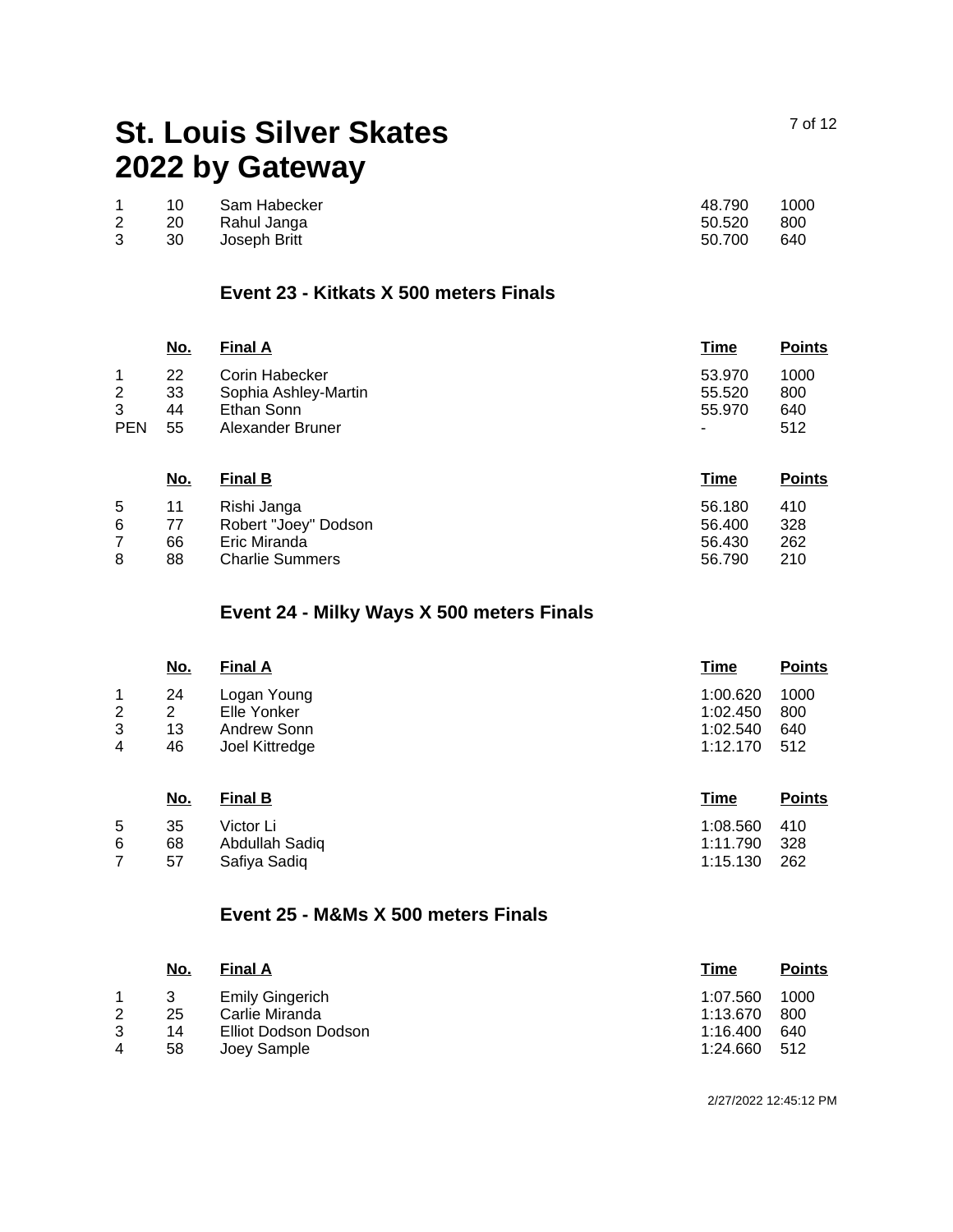|   | <u>No.</u> | <b>Final B</b>   | Time     | <b>Points</b> |
|---|------------|------------------|----------|---------------|
| 5 | 69         | Levi Chiapello   | 1:19.090 | - 410         |
| 6 | 36         | Caroline Hensley | 1:19.330 | - 328         |
|   | 47         | Danielle Summers | 1:24.810 | 262           |
|   |            |                  |          |               |

#### **Event 26 - Skittles X 340 meters Finals**

|   | No. | <b>Final A</b>   | <u>Time</u> | <b>Points</b> |
|---|-----|------------------|-------------|---------------|
|   | 15  | Stella Shapiro   | 59.810      | 1000          |
| 2 | 26  | Graham Shapiro   | 1:07.080    | 800           |
| 3 | 4   | Carter Hausman   | 1:12.180    | 640           |
| 4 | 37  | <b>RJ</b> Martin | 1:22.420    | 512           |

### **Event 27 - Sweet Tarts X 340 meters Finals**

|                | No. | <b>Final A</b>   | Time     | <b>Points</b> |
|----------------|-----|------------------|----------|---------------|
|                | 5   | Naavya Dwivedi   | 1:03.620 | 1000          |
| $\overline{2}$ | 38  | Rishaan Dwivedi  | 1:15.520 | 800           |
| 3              | 27  | Faith Krassinger | 1:15.630 | 640           |
| 4              | 16  | Sawyer Nemeth    | 1:17.410 | 512           |
| 5              | 49  | Aubrey Hausman   | 2:06.460 | 410           |
| 6              | 52  | James Metoxen    | 2:13.440 | 328           |

#### **Event 28 - Snickers X 444 meters Finals**

|   | No.       | <b>Final A</b>                         | Time                 | <b>Points</b> |
|---|-----------|----------------------------------------|----------------------|---------------|
| 2 | 102<br>99 | <b>Phil Habecker</b><br>Zubin Chandran | 1:20.001<br>1:27.470 | 1000<br>-800  |
| 3 | 100       | Grace Waitman                          | 1:44.260             | 640           |

# **Event 29 - Hersheys X 777 meters Finals**

|              | <u>No.</u> | <b>Final A</b> | <u>Time</u> | <b>Points</b> |
|--------------|------------|----------------|-------------|---------------|
|              | 10         | Sam Habecker   | 1:18.650    | 1000          |
| $\mathbf{2}$ | 20         | Rahul Janga    | 1:30.400    | -800          |
| <b>PEN</b>   | - 30       | Joseph Britt   | $\sim$      | 640           |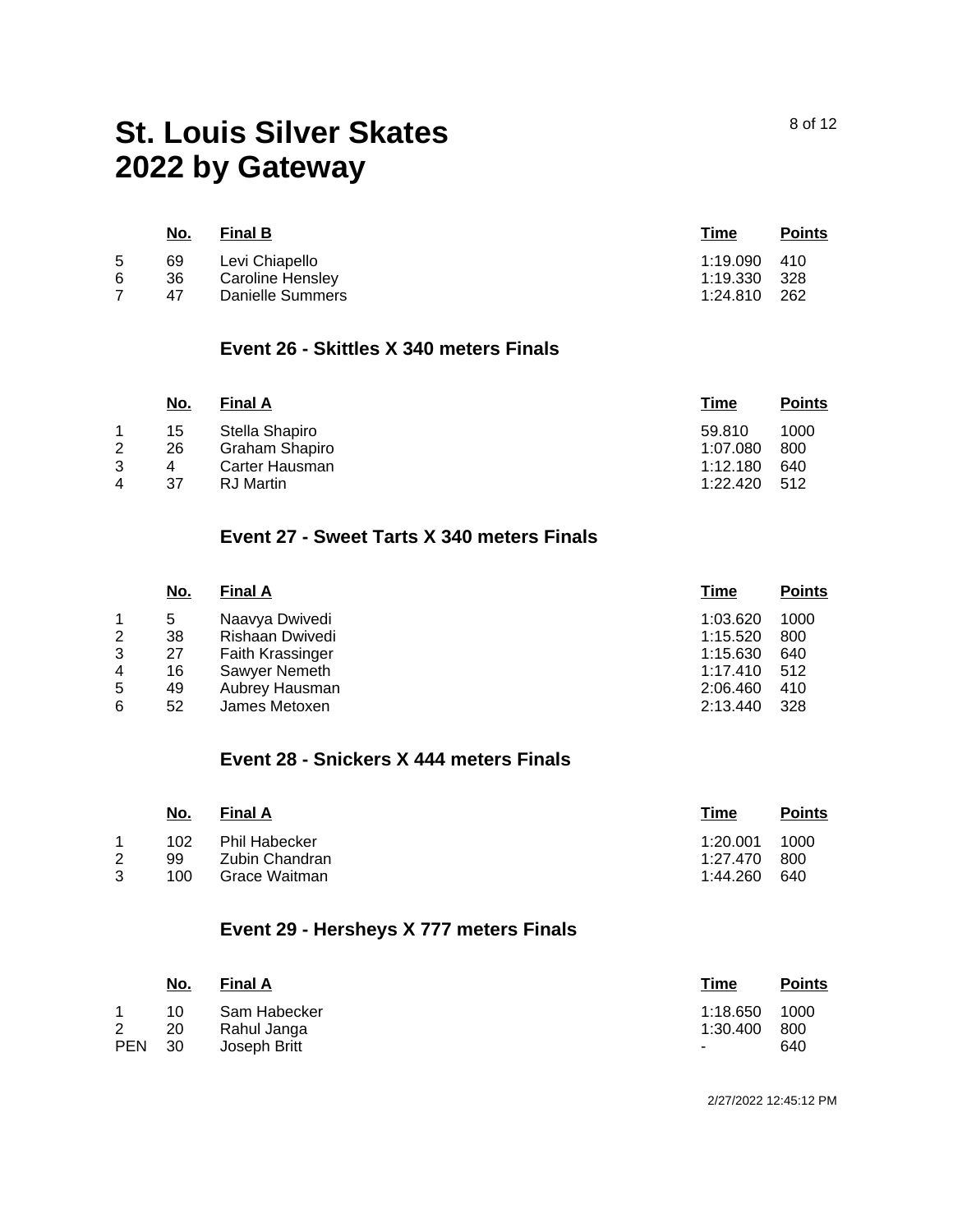#### **Event 30 - Kitkats X 1000 meters Semifinals Picking top 2**

|                   | <u>No.</u>           | Heat 1 of 2                                                                          | <u>Time</u>                                  | Qual   |
|-------------------|----------------------|--------------------------------------------------------------------------------------|----------------------------------------------|--------|
| 1.<br>2<br>3<br>4 | 22<br>33<br>88<br>55 | Corin Habecker<br>Sophia Ashley-Martin<br><b>Charlie Summers</b><br>Alexander Bruner | 1:53.310<br>1:54.770<br>1:56.620<br>1:57.450 | Q<br>Q |
|                   | No.                  | Heat 2 of 2                                                                          | <u>Time</u>                                  | Qual   |

|   | 11 | Rishi Janga          | 1:52.620 $Q$ |  |
|---|----|----------------------|--------------|--|
|   | 44 | Ethan Sonn           | $1:54.290$ Q |  |
|   | 66 | Eric Miranda         | 1:54.500     |  |
| 4 | 77 | Robert "Joey" Dodson | 2:09.530     |  |

# **Event 31 - Milky Ways X 222 meters Semifinals Picking top 2**

|             | No.            | Heat 1 of 2                                | <b>Time</b>                | Qual   |
|-------------|----------------|--------------------------------------------|----------------------------|--------|
| 1<br>2<br>3 | 24<br>46<br>35 | Logan Young<br>Joel Kittredge<br>Victor Li | 28.520<br>30.570<br>30.740 | Q<br>Q |
|             | <u>No.</u>     | Heat 2 of 2                                | <b>Time</b>                | Qual   |
| 1           | 13             | Andrew Sonn                                | 28.460                     | Q      |
| 2           | $\overline{2}$ | Elle Yonker                                | 28.790                     | Q      |
| 3           | 68             | Abdullah Sadiq                             | 32.400                     |        |
| 4           | 57             | Safiya Sadiq                               | 33.770                     |        |

# **Event 32 - M&Ms X 222 meters Semifinals Picking top 2**

|                | No. | Heat 1 of 2          | Time   | Qual |
|----------------|-----|----------------------|--------|------|
|                | 14  | Elliot Dodson Dodson | 33.740 | Q    |
| 2              | 69  | Levi Chiapello       | 34.710 |      |
| 3              | 47  | Danielle Summers     | 35.770 |      |
| $\overline{4}$ | 25  | Carlie Miranda       | 35,880 |      |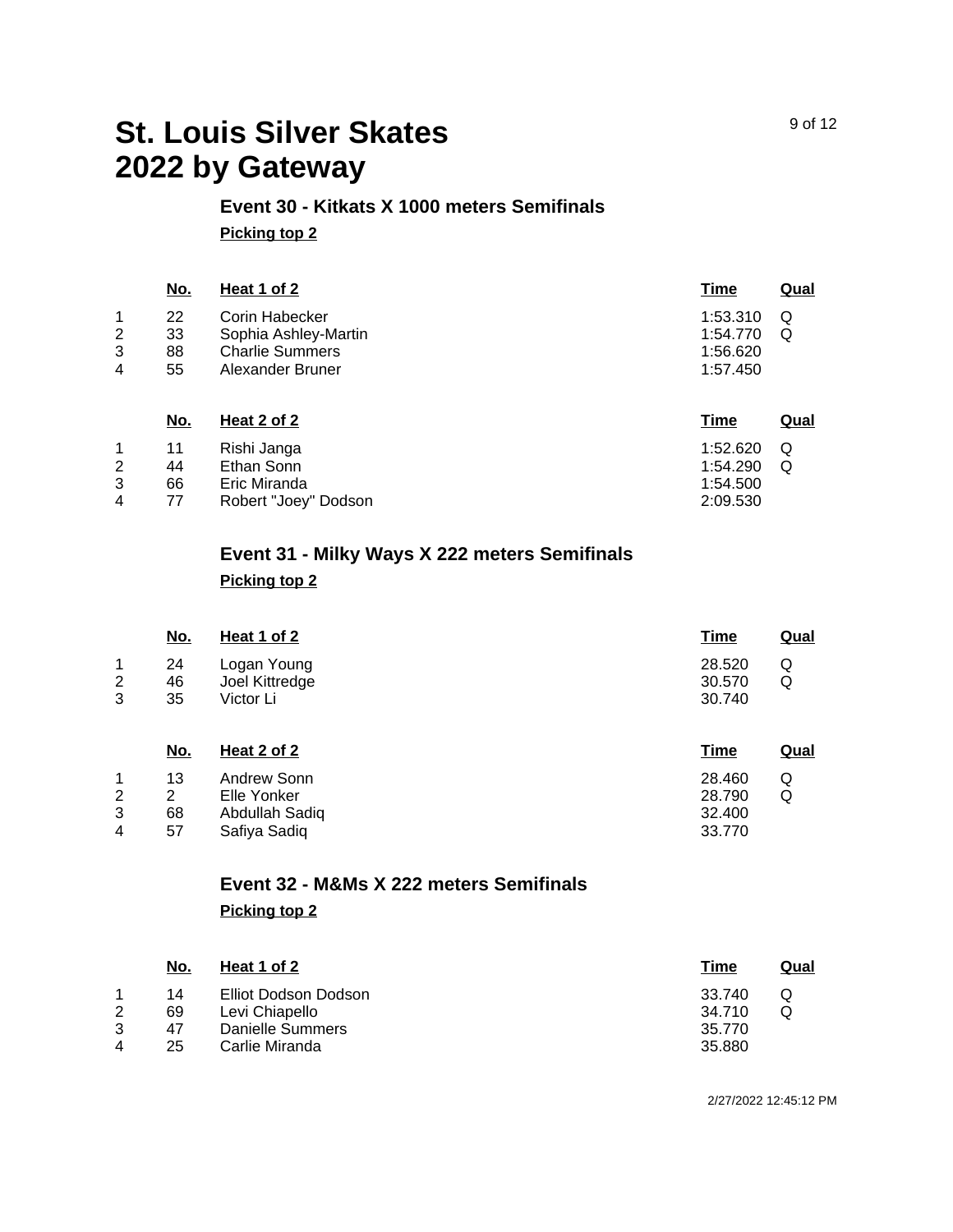|   | <u>No.</u> | Heat 2 of 2            | Time   | <b>Qual</b> |
|---|------------|------------------------|--------|-------------|
|   |            | <b>Emily Gingerich</b> | 30.840 |             |
| 2 | 58         | Joey Sample            | 36.230 |             |
| 2 | 36         | Caroline Hensley       | 36.460 |             |

#### **Event 33 - Skittles X 255 meters Finals**

|   | <u>No.</u> | <b>Final A</b>   | <u>Time</u> | <b>Points</b> |
|---|------------|------------------|-------------|---------------|
|   | 15         | Stella Shapiro   | 44.210      | 1000          |
| 2 | 4          | Carter Hausman   | 44.810      | 800           |
| 3 | 26         | Graham Shapiro   | 46.590      | 640           |
| 4 | 37         | <b>RJ</b> Martin | 54.050      | 512           |

### **Event 34 - Sweet Tarts X 255 meters Finals**

|   | <u>No.</u> | <b>Final A</b>          | <u>Time</u> | <b>Points</b> |
|---|------------|-------------------------|-------------|---------------|
|   | 5          | Naavya Dwivedi          | 48.460      | 1000          |
| 2 | 27         | <b>Faith Krassinger</b> | 56.590      | 800           |
| 3 | 16         | Sawyer Nemeth           | 59.330      | 640           |
| 4 | 38         | Rishaan Dwivedi         | 1:06.010    | 512           |
| 5 | 52         | James Metoxen           | 1:12.100    | 410           |
| 6 | 49         | Aubrey Hausman          | 1:18.120    | 328           |

### **Event 35 - Snickers X 333 meters Finals**

|   | No. | <b>Final A</b>       | Time     | <b>Points</b> |
|---|-----|----------------------|----------|---------------|
|   | 102 | <b>Phil Habecker</b> | 59.030   | 1000          |
| 2 | 99  | Zubin Chandran       | 1:05.010 | -800          |
| 3 | 100 | Grace Waitman        | 1:12.900 | 640           |

### **Event 36 - Hersheys X 1500 meters Finals**

|               | <u>No.</u> | <b>Final A</b> | <u>Time</u><br><u>Qual</u> |
|---------------|------------|----------------|----------------------------|
|               | 10         | Sam Habecker   | 2:60.000                   |
| 2             | 20         | Rahul Janga    | 3:06.290                   |
| <b>DNS</b> 30 |            | Joseph Britt   |                            |

### **Event 37 - Kitkats X 1000 meters Finals**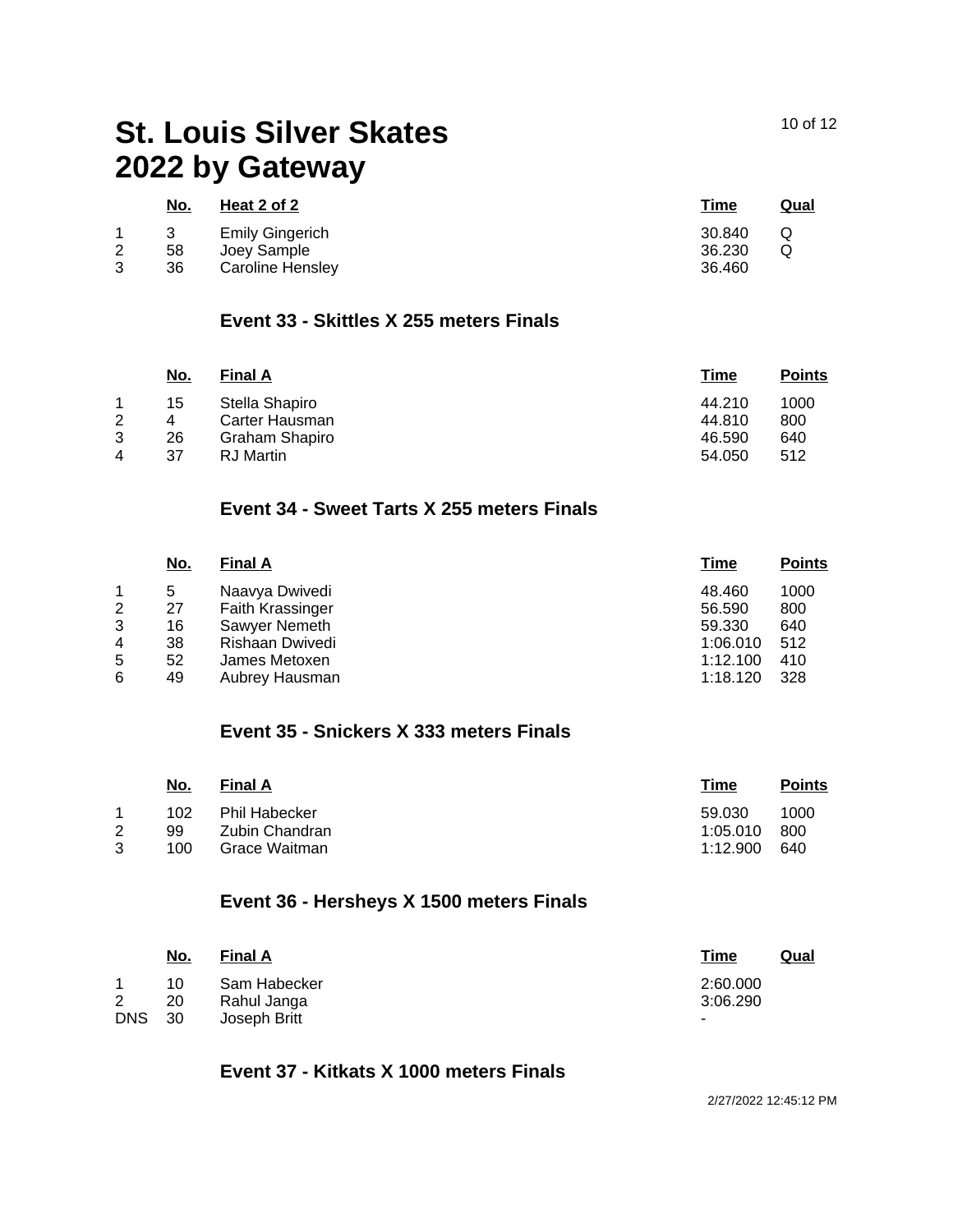|                               | <u>No.</u>           | <b>Final A</b>                                                             | Time                                         | <b>Points</b>             |
|-------------------------------|----------------------|----------------------------------------------------------------------------|----------------------------------------------|---------------------------|
| 1<br>$\overline{2}$<br>3<br>4 | 22<br>11<br>44<br>33 | <b>Corin Habecker</b><br>Rishi Janga<br>Ethan Sonn<br>Sophia Ashley-Martin | 1:51.970<br>1:52.980<br>1:56.260<br>1:56.270 | 1000<br>800<br>640<br>512 |
|                               | <u>No.</u>           | <b>Final B</b>                                                             | <u>Time</u>                                  | <b>Points</b>             |

| 5  | 88   | Charlie Summers      | 1:56.120 410 |  |
|----|------|----------------------|--------------|--|
| 6. | 66.  | Eric Miranda         | 1:57.040 328 |  |
|    | 55   | Alexander Bruner     | 1:57.270 262 |  |
|    | - 77 | Robert "Joey" Dodson | 2:12.950 210 |  |

# **Event 38 - Milky Ways X 222 meters Finals**

|             | <u>No.</u>    | <b>Final A</b>                            | <b>Time</b>                | <b>Points</b>      |
|-------------|---------------|-------------------------------------------|----------------------------|--------------------|
| 1<br>2<br>3 | 2<br>13<br>24 | Elle Yonker<br>Andrew Sonn<br>Logan Young | 28.310<br>28.450<br>29.000 | 1000<br>800<br>640 |
| 4           | 46            | Joel Kittredge                            | 32.030                     | 512                |
|             | <u>No.</u>    | <b>Final B</b>                            | <b>Time</b>                | <b>Points</b>      |
| 5<br>6      | 35<br>68      | Victor Li<br>Abdullah Sadiq               | 30.840<br>32.040           | 410<br>328         |

#### **Event 39 - M&Ms X 222 meters Finals**

7

57

Safiya Sadiq

|                | <u>No.</u> | <b>Final A</b>          | <b>Time</b> | <b>Points</b> |
|----------------|------------|-------------------------|-------------|---------------|
| 1              | 3          | <b>Emily Gingerich</b>  | 31.090      | 1000          |
| $\overline{2}$ | 14         | Elliot Dodson Dodson    | 35,350      | 800           |
| 3              | 58         | Joey Sample             | 36.400      | 640           |
| 4              | 69         | Levi Chiapello          | 36,600      | 512           |
|                | No.        | <b>Final B</b>          | <b>Time</b> | <b>Points</b> |
| 5              | 36         | <b>Caroline Hensley</b> | 34.150      | 410           |
| 6              | 25         | Carlie Miranda          | 34.290      | 328           |
| 7              | 47         | Danielle Summers        | 38.150      | 262           |

11 of 12

2/27/2022 12:45:12 PM

33.680

262